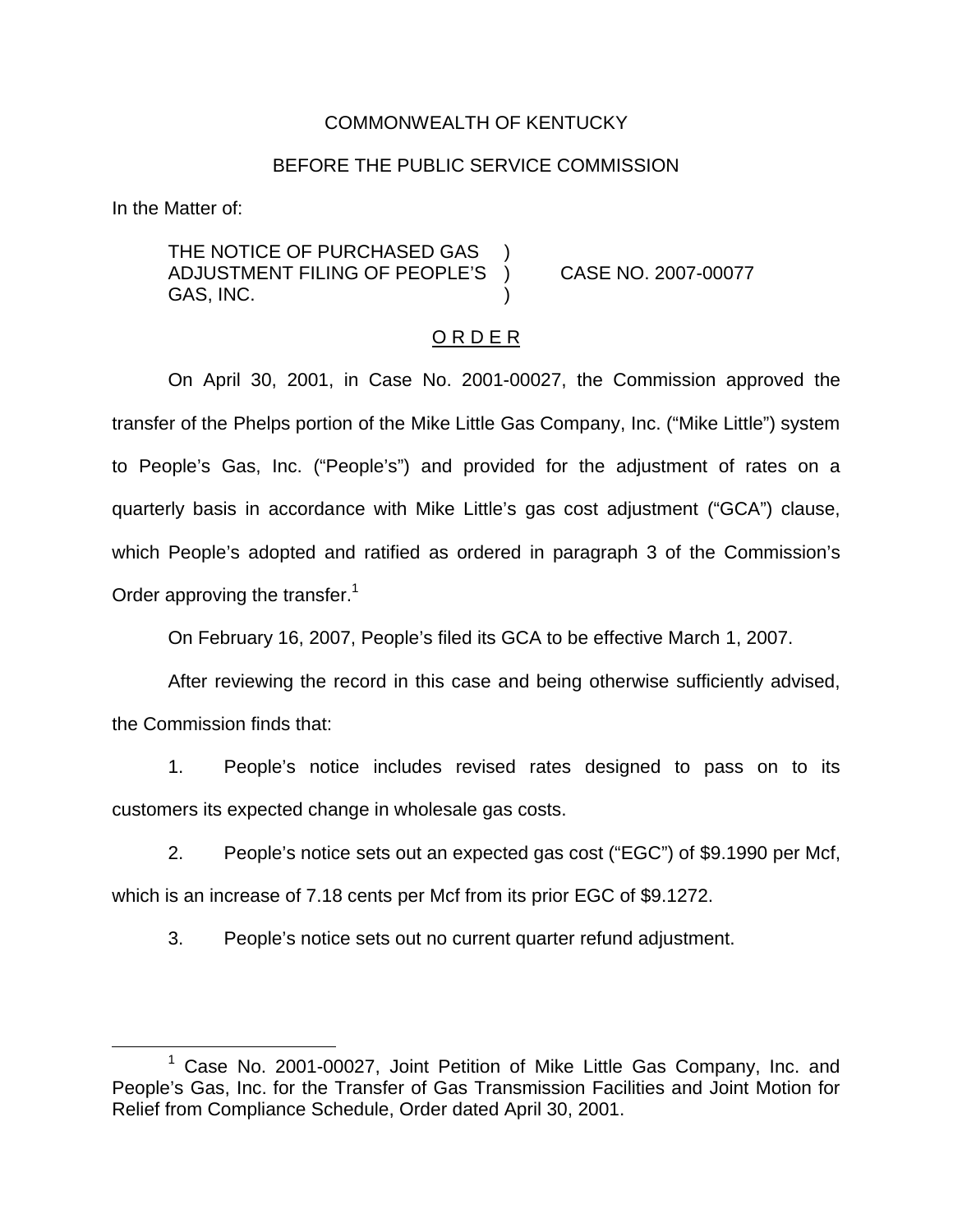4. People's notice sets out a current quarter actual adjustment ("AA") of \$1.0287 per Mcf. People's used incorrect EGCs in its calculations. Correcting for this produces a current quarter AA of 44.62 cents per Mcf. People's total AA is (73.59) cents per Mcf, which is a decrease of \$2.2842 per Mcf from its previous total AA.

5. People's notice proposes no current quarter balance adjustment ("BA"). People's total BA is (17.87) cents per Mcf, which is no change from its previous total BA.

6. People's GCA is \$8.2844 per Mcf, which is a decrease of \$2.2124 per Mcf from its previous rate of \$10.4968.

7. The rates in the Appendix to this Order are fair, just, and reasonable, and should be approved for billing for service rendered by People's on and after March 1, 2007.

IT IS THEREFORE ORDERED that:

1. The rates proposed by People's are denied.

2. The rates in the Appendix, attached hereto and incorporated herein, are approved for billing for service rendered on and after March 1, 2007.

3. Within 20 days of the date of this Order, People's shall file with this Commission its revised tariffs setting out the rates authorized herein.

-2- Case No. 2007-00077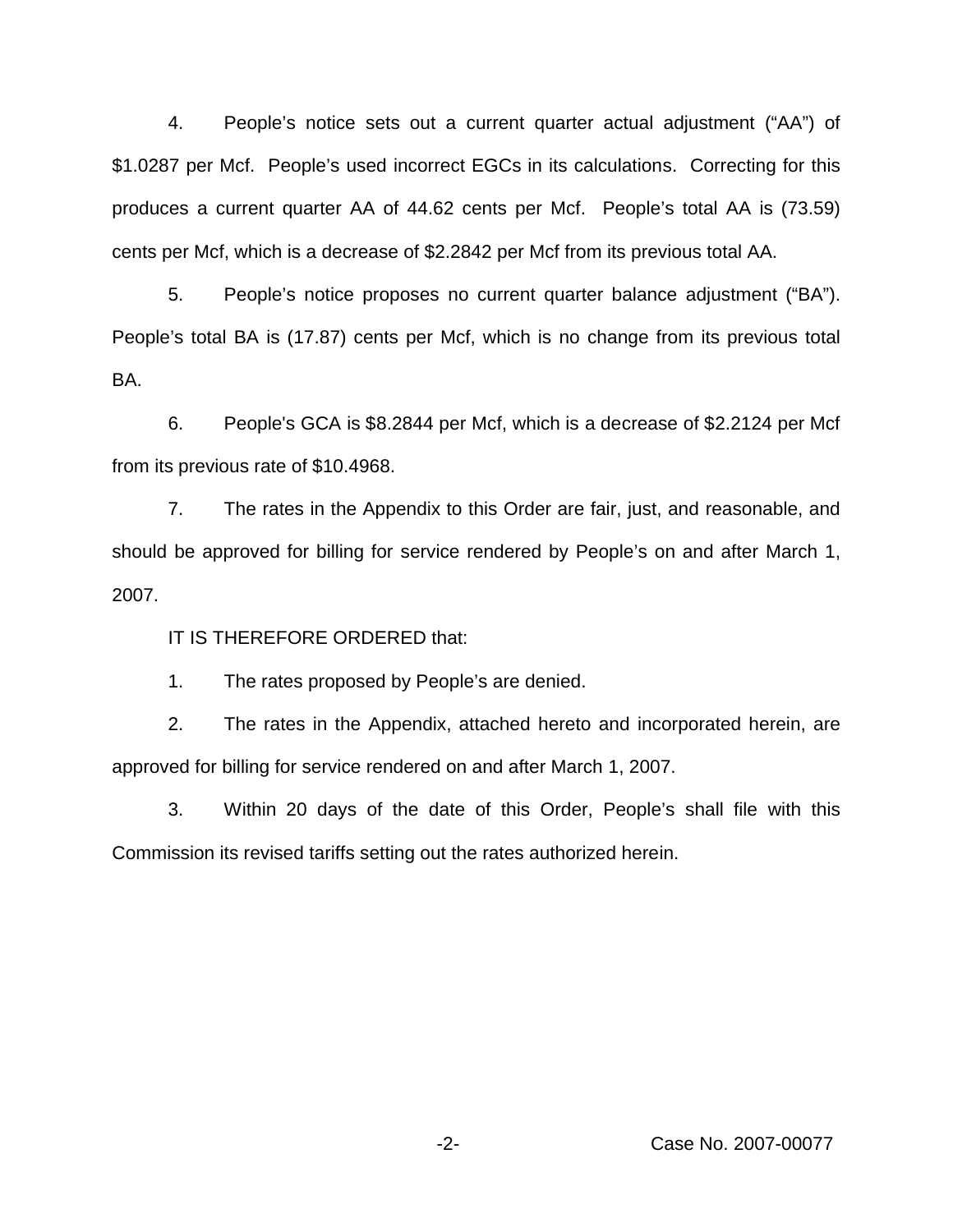Done at Frankfort, Kentucky, this 27<sup>th</sup> day of February, 2007.

By the Commission

ATTEST:

**Executive Director**